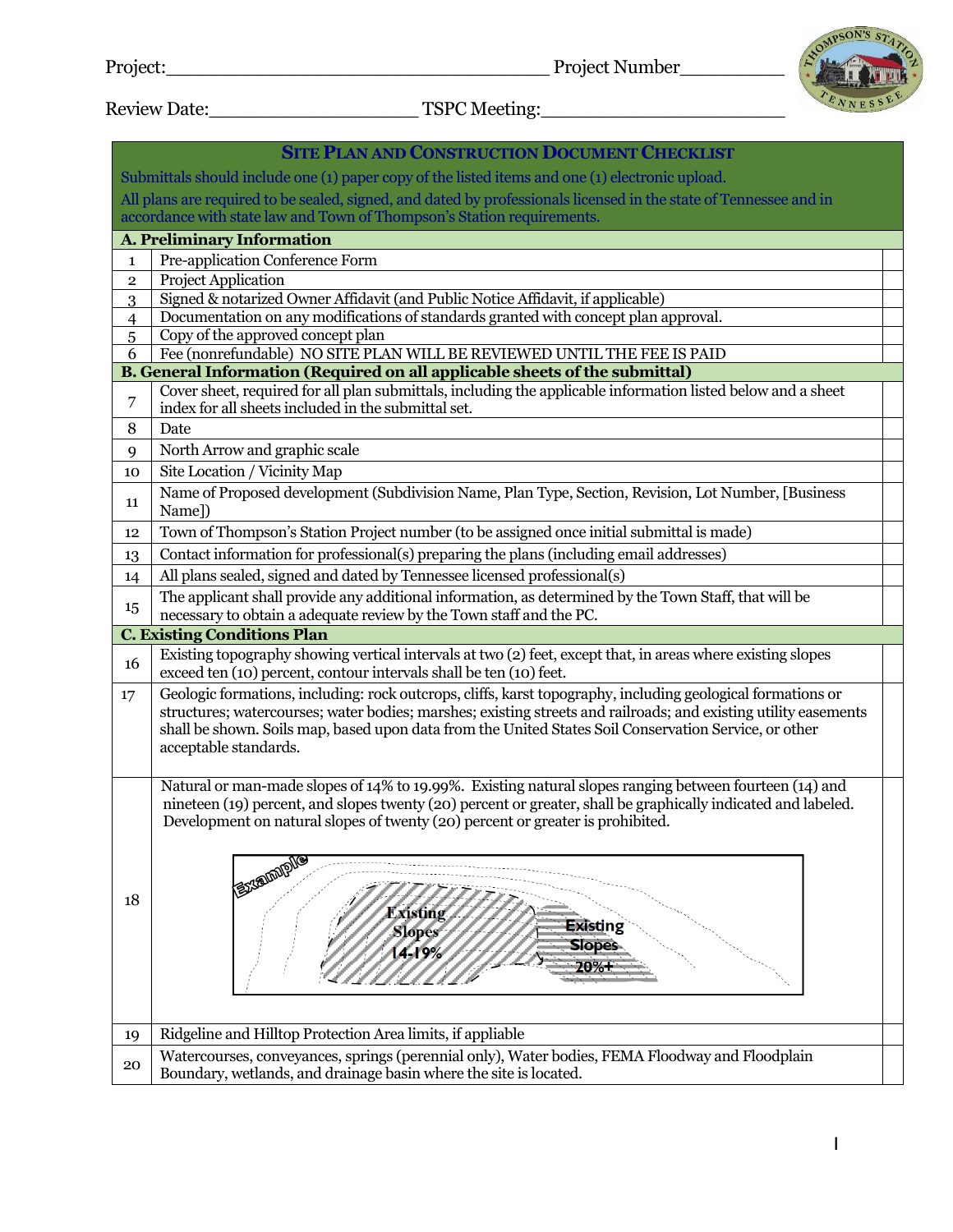|                                                                                                                   | <b>SITE PLAN AND CONSTRUCTION DOCUMENT CHECKLIST</b>                                                                                                                                                                                                                                                                                                                                                                                                                |                                                                                                                                                                                                             |         |                                   |                         |                                     |       |                           |                                     |              |                               |  |  |  |
|-------------------------------------------------------------------------------------------------------------------|---------------------------------------------------------------------------------------------------------------------------------------------------------------------------------------------------------------------------------------------------------------------------------------------------------------------------------------------------------------------------------------------------------------------------------------------------------------------|-------------------------------------------------------------------------------------------------------------------------------------------------------------------------------------------------------------|---------|-----------------------------------|-------------------------|-------------------------------------|-------|---------------------------|-------------------------------------|--------------|-------------------------------|--|--|--|
| Submittals should include one (1) paper copy of the listed items and one (1) electronic upload.                   |                                                                                                                                                                                                                                                                                                                                                                                                                                                                     |                                                                                                                                                                                                             |         |                                   |                         |                                     |       |                           |                                     |              |                               |  |  |  |
| All plans are required to be sealed, signed, and dated by professionals licensed in the state of Tennessee and in |                                                                                                                                                                                                                                                                                                                                                                                                                                                                     |                                                                                                                                                                                                             |         |                                   |                         |                                     |       |                           |                                     |              |                               |  |  |  |
|                                                                                                                   |                                                                                                                                                                                                                                                                                                                                                                                                                                                                     | accordance with state law and Town of Thompson's Station requirements.                                                                                                                                      |         |                                   |                         |                                     |       |                           |                                     |              |                               |  |  |  |
| 21                                                                                                                | Most-recent aerial photo (or comparable document) depicting existing tree canopy cover and percent of site<br>under existing tree cover. Show and label areas of existing vegetation with the % of canopy cover of each area.                                                                                                                                                                                                                                       |                                                                                                                                                                                                             |         |                                   |                         |                                     |       |                           |                                     |              |                               |  |  |  |
| 22                                                                                                                | Acreage and square footage of the site to include total acreage of all uses, total acreage of each use and acreage<br>of each section.                                                                                                                                                                                                                                                                                                                              |                                                                                                                                                                                                             |         |                                   |                         |                                     |       |                           |                                     |              |                               |  |  |  |
| 23                                                                                                                | Parcel boundaries of all parcels adjacent to the site and within 500' of site shall be shown with United States<br>Geological Survey contours.                                                                                                                                                                                                                                                                                                                      |                                                                                                                                                                                                             |         |                                   |                         |                                     |       |                           |                                     |              |                               |  |  |  |
| 24                                                                                                                | All base zoning districts including character areas within 500' of site                                                                                                                                                                                                                                                                                                                                                                                             |                                                                                                                                                                                                             |         |                                   |                         |                                     |       |                           |                                     |              |                               |  |  |  |
| 25                                                                                                                | Identify development area for the site                                                                                                                                                                                                                                                                                                                                                                                                                              |                                                                                                                                                                                                             |         |                                   |                         |                                     |       |                           |                                     |              |                               |  |  |  |
| 26                                                                                                                | Names of all subdivisions and land owners owning lots adjacent to the site                                                                                                                                                                                                                                                                                                                                                                                          |                                                                                                                                                                                                             |         |                                   |                         |                                     |       |                           |                                     |              |                               |  |  |  |
| 27                                                                                                                | Existing land uses on the site and surrounding parcels within 500' of the site                                                                                                                                                                                                                                                                                                                                                                                      |                                                                                                                                                                                                             |         |                                   |                         |                                     |       |                           |                                     |              |                               |  |  |  |
| 28                                                                                                                | Planned development within 500' of the site (consisting of approved, but not yet complete development)                                                                                                                                                                                                                                                                                                                                                              |                                                                                                                                                                                                             |         |                                   |                         |                                     |       |                           |                                     |              |                               |  |  |  |
| 29                                                                                                                |                                                                                                                                                                                                                                                                                                                                                                                                                                                                     | All historic properties within 500' of site                                                                                                                                                                 |         |                                   |                         |                                     |       |                           |                                     |              |                               |  |  |  |
| 30                                                                                                                | Planned road network (including street names if available) within 1,500' of site (as indicated on the Major<br>Thoroughfare Plan). Street classification of each street within or adjacent to the development in accordance<br>with intended use based on design, such as local, collector or arterial, which shall be shown within<br>parentheses next to the existing and proposed street names, including total trip generation projected for the<br>development |                                                                                                                                                                                                             |         |                                   |                         |                                     |       |                           |                                     |              |                               |  |  |  |
| 31                                                                                                                | Existing structures and buildings, including the exact locations, dimensions, dates of construction and<br>architectural styles of historical structures and sites, original accesses to historical structures and sites, and<br>proposed plans for all structures, buildings and sites.                                                                                                                                                                            |                                                                                                                                                                                                             |         |                                   |                         |                                     |       |                           |                                     |              |                               |  |  |  |
| 32                                                                                                                |                                                                                                                                                                                                                                                                                                                                                                                                                                                                     | Railroad infrastructure and rights-of-way                                                                                                                                                                   |         |                                   |                         |                                     |       |                           |                                     |              |                               |  |  |  |
| 33                                                                                                                |                                                                                                                                                                                                                                                                                                                                                                                                                                                                     | All easements (including drainage) with dimensions and designation as to type                                                                                                                               |         |                                   |                         |                                     |       |                           |                                     |              |                               |  |  |  |
| 34                                                                                                                |                                                                                                                                                                                                                                                                                                                                                                                                                                                                     | Mineral rights (if held by parties other than the owner of record)                                                                                                                                          |         |                                   |                         |                                     |       |                           |                                     |              |                               |  |  |  |
| 35                                                                                                                | Location and description (including date of construction and architectural style) of all historic structures or<br>site features                                                                                                                                                                                                                                                                                                                                    |                                                                                                                                                                                                             |         |                                   |                         |                                     |       |                           |                                     |              |                               |  |  |  |
| 36                                                                                                                |                                                                                                                                                                                                                                                                                                                                                                                                                                                                     | Location and caliper of all specimen trees                                                                                                                                                                  |         |                                   |                         |                                     |       |                           |                                     |              |                               |  |  |  |
| 37                                                                                                                |                                                                                                                                                                                                                                                                                                                                                                                                                                                                     | Existing parking areas with number of parking spaces listed                                                                                                                                                 |         |                                   |                         |                                     |       |                           |                                     |              |                               |  |  |  |
|                                                                                                                   | <b>E. Site Plan</b>                                                                                                                                                                                                                                                                                                                                                                                                                                                 |                                                                                                                                                                                                             |         |                                   |                         |                                     |       |                           |                                     |              |                               |  |  |  |
| 38                                                                                                                |                                                                                                                                                                                                                                                                                                                                                                                                                                                                     | Minimum and maximum setback or build-to lines (based on Sector and Zoning District classifications)<br>"Take Down" schedule, or table depicting how residential units or nonresidential floor space will be |         |                                   |                         |                                     |       |                           |                                     |              |                               |  |  |  |
|                                                                                                                   |                                                                                                                                                                                                                                                                                                                                                                                                                                                                     |                                                                                                                                                                                                             |         |                                   |                         |                                     |       |                           |                                     |              |                               |  |  |  |
|                                                                                                                   | constructed and brought on line in multi-phase developments, see charts below (if applicable)                                                                                                                                                                                                                                                                                                                                                                       |                                                                                                                                                                                                             |         |                                   |                         |                                     |       |                           |                                     |              |                               |  |  |  |
|                                                                                                                   | <b>LAND USE DATA</b>                                                                                                                                                                                                                                                                                                                                                                                                                                                |                                                                                                                                                                                                             |         |                                   |                         |                                     |       |                           |                                     |              |                               |  |  |  |
|                                                                                                                   |                                                                                                                                                                                                                                                                                                                                                                                                                                                                     |                                                                                                                                                                                                             |         |                                   |                         | (Insert Project Name)               |       |                           |                                     |              |                               |  |  |  |
|                                                                                                                   |                                                                                                                                                                                                                                                                                                                                                                                                                                                                     |                                                                                                                                                                                                             |         |                                   |                         |                                     |       |                           |                                     |              |                               |  |  |  |
|                                                                                                                   |                                                                                                                                                                                                                                                                                                                                                                                                                                                                     |                                                                                                                                                                                                             |         |                                   |                         |                                     |       | Lot                       |                                     |              |                               |  |  |  |
|                                                                                                                   |                                                                                                                                                                                                                                                                                                                                                                                                                                                                     |                                                                                                                                                                                                             |         |                                   | <b>Single</b><br>Family | Multi-<br>family                    | Total | <b>Numbers</b><br>Of      | Lot<br><b>Numbers Of</b>            |              |                               |  |  |  |
| 39                                                                                                                |                                                                                                                                                                                                                                                                                                                                                                                                                                                                     | <b>Development</b>                                                                                                                                                                                          | Date    | Approval T4 Zoned<br><b>Acres</b> | Units                   | Dwelling Dwelling Dwelling<br>Units | Units | <b>Buildable</b><br>Units | <b>Open Space Remaining</b><br>Lots | <b>Acres</b> | Remaining<br><b>Dwellings</b> |  |  |  |
|                                                                                                                   |                                                                                                                                                                                                                                                                                                                                                                                                                                                                     | Concept<br>Plan                                                                                                                                                                                             | 1/30/21 | 1506                              | 1548                    | 600                                 | 2148  | $***$                     | $***$                               | $***$        | $***$                         |  |  |  |
|                                                                                                                   |                                                                                                                                                                                                                                                                                                                                                                                                                                                                     | Section 1                                                                                                                                                                                                   | 4/18/21 | 18.22                             | 48                      | $\mathbf 0$                         | 48    | $1 - 48$                  | 49                                  | 1487.77      | 2100                          |  |  |  |
|                                                                                                                   |                                                                                                                                                                                                                                                                                                                                                                                                                                                                     | <b>Section 2</b>                                                                                                                                                                                            | 7/5/21  | 28.35                             | 65                      | $\mathbf{o}$                        | 65    | 53-80, 100-<br>136        | 82, 90, 95                          | 1459.43      | 2035                          |  |  |  |
|                                                                                                                   |                                                                                                                                                                                                                                                                                                                                                                                                                                                                     | <b>Section 3</b>                                                                                                                                                                                            | 9/21/21 | 17.86                             | 30                      | 27                                  | 57    | 140-183                   | 166                                 | 1441.57      | 1978                          |  |  |  |
|                                                                                                                   |                                                                                                                                                                                                                                                                                                                                                                                                                                                                     |                                                                                                                                                                                                             |         |                                   |                         |                                     |       |                           |                                     |              |                               |  |  |  |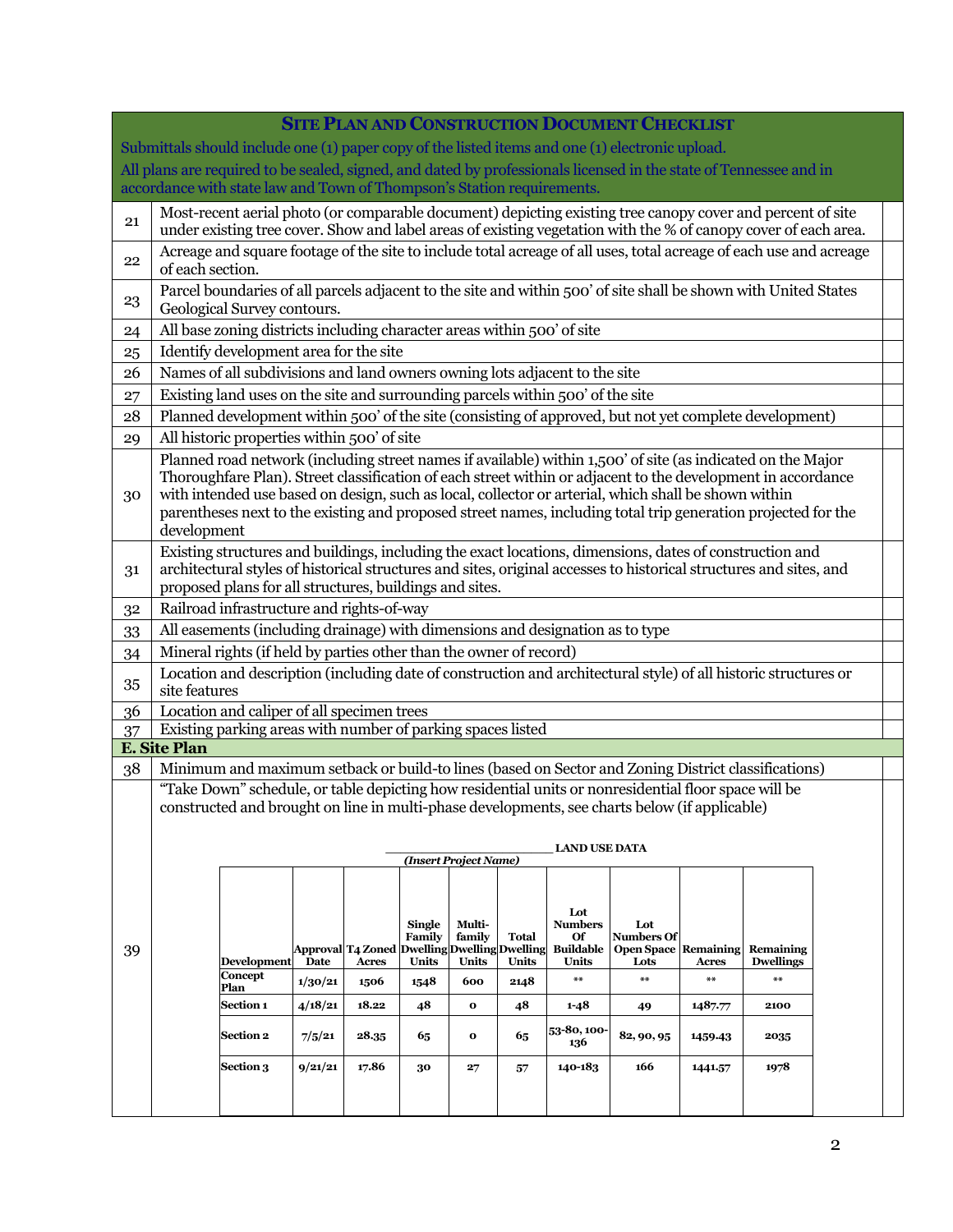## **SITE PLAN AND CONSTRUCTION DOCUMENT CHECKLIST**

Submittals should include one (1) paper copy of the listed items and one (1) electronic upload. All plans are required to be sealed, signed, and dated by professionals licensed in the state of Tennessee and in accordance with state law and Town of Thompson's Station requirements.

|                                    |                                                                                                                                                                                                                 | Development<br>Concept/Preliminary<br>Plat<br>Section 1<br><b>Section 2</b><br><b>Section 3</b>                                                                                            |                   |                                       | <b>Civic</b><br>Space %<br>45%<br>15%<br>30% | <b>Civic Space</b><br><b>Type</b><br>Park, Plaza<br>N/A<br>Plaza<br>Park |                                                   |  | <b>Required</b><br><b>Open Space</b><br>54 acres<br>18<br>36 | <b>Remaining</b><br><b>Open Space</b><br><b>Acres</b><br>N/A<br>54<br>36<br>$\mathbf{o}$ |  |                    |                                       |  |  |  |
|------------------------------------|-----------------------------------------------------------------------------------------------------------------------------------------------------------------------------------------------------------------|--------------------------------------------------------------------------------------------------------------------------------------------------------------------------------------------|-------------------|---------------------------------------|----------------------------------------------|--------------------------------------------------------------------------|---------------------------------------------------|--|--------------------------------------------------------------|------------------------------------------------------------------------------------------|--|--------------------|---------------------------------------|--|--|--|
|                                    |                                                                                                                                                                                                                 | <b>Development</b>                                                                                                                                                                         | Approval<br>Date  | $T_5$<br><b>Zoned</b><br><b>Acres</b> |                                              | <b>Use</b><br>Retail, Office,                                            | Lot<br>Numbers<br>Οf<br><b>Buildable</b><br>Units |  | Floor<br>Area<br>100,000                                     | Lot<br>Numbers<br><b>Of Open</b><br><b>Space</b><br>Lots                                 |  | Remaining<br>Acres | Remaining<br><b>Square</b><br>Footage |  |  |  |
|                                    |                                                                                                                                                                                                                 | Concept Plan 1/30/21<br>Section 4                                                                                                                                                          | 4/18/21           | 15<br>5                               |                                              | <b>Apartments</b><br>Retail, Office                                      | $***$<br>51,52                                    |  | s.f.<br>50,000<br>s.f.                                       | **<br>77                                                                                 |  | $***$<br>10        | $**$<br>50,000 s.f.                   |  |  |  |
|                                    |                                                                                                                                                                                                                 | Section 5<br>Section 6                                                                                                                                                                     | 7/5/21<br>9/21/21 | 5<br>5                                |                                              | <b>Apartments</b><br>Retail, Office                                      | 92<br>142-148                                     |  | $\mathbf{o}$<br>50,000<br>s.f.                               | 83, 95, 97<br>143                                                                        |  | 5<br>$\mathbf{o}$  | 50,000 s.f.<br>$\mathbf{o}$           |  |  |  |
|                                    |                                                                                                                                                                                                                 |                                                                                                                                                                                            |                   |                                       |                                              |                                                                          |                                                   |  |                                                              |                                                                                          |  |                    |                                       |  |  |  |
|                                    |                                                                                                                                                                                                                 | 100-year Floodplain                                                                                                                                                                        |                   |                                       |                                              |                                                                          |                                                   |  |                                                              |                                                                                          |  |                    |                                       |  |  |  |
|                                    |                                                                                                                                                                                                                 | Adjoining property owners                                                                                                                                                                  |                   |                                       |                                              |                                                                          |                                                   |  |                                                              |                                                                                          |  |                    |                                       |  |  |  |
|                                    |                                                                                                                                                                                                                 | The value of all true bearings and angles dimensioned in degrees and minutes                                                                                                               |                   |                                       |                                              |                                                                          |                                                   |  |                                                              |                                                                                          |  |                    |                                       |  |  |  |
| $\frac{40}{41}$<br>$\frac{42}{43}$ |                                                                                                                                                                                                                 | Lot numbers and design (to include size) of residential (multi-family) and non-residential structures                                                                                      |                   |                                       |                                              |                                                                          |                                                   |  |                                                              |                                                                                          |  |                    |                                       |  |  |  |
| 45                                 | The length of the boundaries of the site measured to the nearest one-tenth (0.1) foot<br>Locations, square footages, and exterior dimensions of all existing buildings and above-ground habitable<br>structures |                                                                                                                                                                                            |                   |                                       |                                              |                                                                          |                                                   |  |                                                              |                                                                                          |  |                    |                                       |  |  |  |
| <u>46</u>                          |                                                                                                                                                                                                                 | Locations, square footages, and exterior dimensions of all proposed buildings and habitable structures                                                                                     |                   |                                       |                                              |                                                                          |                                                   |  |                                                              |                                                                                          |  |                    |                                       |  |  |  |
| 47                                 | All easements, including dimensions and type (e.g., drainage, access, public utility, etc.)                                                                                                                     |                                                                                                                                                                                            |                   |                                       |                                              |                                                                          |                                                   |  |                                                              |                                                                                          |  |                    |                                       |  |  |  |
| 48                                 |                                                                                                                                                                                                                 | Location, width, and classification of all existing and proposed streets                                                                                                                   |                   |                                       |                                              |                                                                          |                                                   |  |                                                              |                                                                                          |  |                    |                                       |  |  |  |
| 49                                 | Location, width, and materials of all sidewalks, trails, and paths (including connections to the public sidewalk<br>system and adjacent developments)                                                           |                                                                                                                                                                                            |                   |                                       |                                              |                                                                          |                                                   |  |                                                              |                                                                                          |  |                    |                                       |  |  |  |
| 50                                 |                                                                                                                                                                                                                 | Where common solid waste storage is required, the location of dumpster pads, dumpster pad details, screen<br>walls, and screen gates, in conformance with sanitation department standards. |                   |                                       |                                              |                                                                          |                                                   |  |                                                              |                                                                                          |  |                    |                                       |  |  |  |
| 51                                 |                                                                                                                                                                                                                 | Location, and height of all fences and retaining walls                                                                                                                                     |                   |                                       |                                              |                                                                          |                                                   |  |                                                              |                                                                                          |  |                    |                                       |  |  |  |
| 5 <sup>2</sup>                     | Detail of proposed retaining wall materials (exterior)                                                                                                                                                          |                                                                                                                                                                                            |                   |                                       |                                              |                                                                          |                                                   |  |                                                              |                                                                                          |  |                    |                                       |  |  |  |

53 Location, arrangement, and dimensions of vehicular entrances, exits and parking lot aisles (including Primary Drive Aisles)

54 Pedestrian walkways, paths, entrances, ramps, crossings, and handicapped parking areas

55 Location and number of bicycle parking facilities

56 Detail of bicycle rack

57 Pervious and impervious parking spaces (including dimensions)

58 Fire lanes and areas of parking prohibition

59 Location and number of all stacking spaces

60 Location and size of all loading zones

61 Locations and dimensions for all cross-access ways between parking lots serving different uses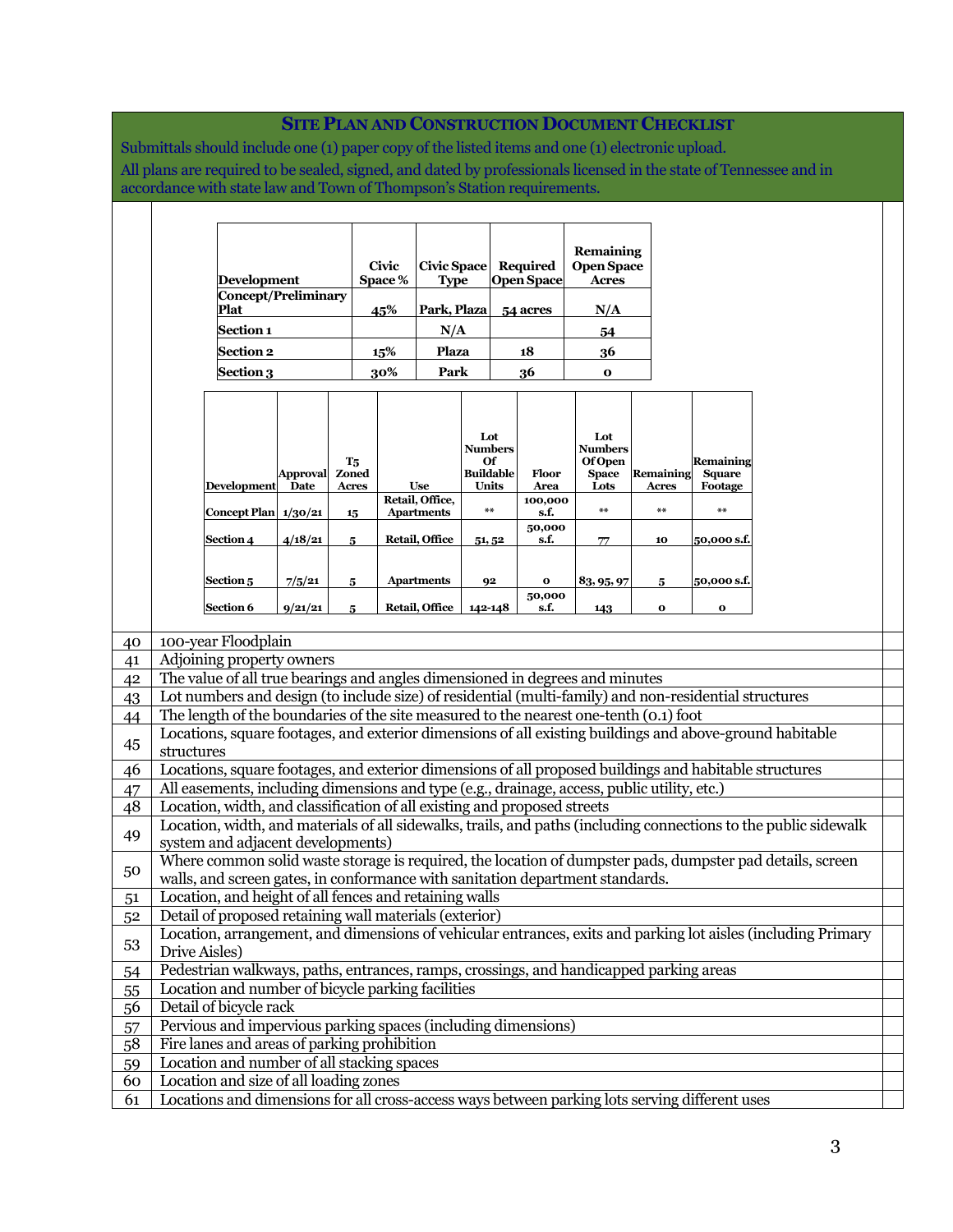|                                                                                                                 | <b>SITE PLAN AND CONSTRUCTION DOCUMENT CHECKLIST</b>                                                                                                                                                                              |  |  |  |  |  |  |  |  |  |  |  |
|-----------------------------------------------------------------------------------------------------------------|-----------------------------------------------------------------------------------------------------------------------------------------------------------------------------------------------------------------------------------|--|--|--|--|--|--|--|--|--|--|--|
|                                                                                                                 | Submittals should include one (1) paper copy of the listed items and one (1) electronic upload.                                                                                                                                   |  |  |  |  |  |  |  |  |  |  |  |
|                                                                                                                 | All plans are required to be sealed, signed, and dated by professionals licensed in the state of Tennessee and in                                                                                                                 |  |  |  |  |  |  |  |  |  |  |  |
|                                                                                                                 | accordance with state law and Town of Thompson's Station requirements.                                                                                                                                                            |  |  |  |  |  |  |  |  |  |  |  |
| 62                                                                                                              | Limits of disturbance                                                                                                                                                                                                             |  |  |  |  |  |  |  |  |  |  |  |
| 63                                                                                                              | Existing and proposed utilities                                                                                                                                                                                                   |  |  |  |  |  |  |  |  |  |  |  |
| 64                                                                                                              | Grading, Drainage, Erosion Prevention and Sediment Control, and Stormwater Management Plans (see                                                                                                                                  |  |  |  |  |  |  |  |  |  |  |  |
|                                                                                                                 | Engineering comments pertaining to these items)                                                                                                                                                                                   |  |  |  |  |  |  |  |  |  |  |  |
|                                                                                                                 | <b>F. Utility Plan</b> (see Engineering comments pertaining to these items)                                                                                                                                                       |  |  |  |  |  |  |  |  |  |  |  |
|                                                                                                                 | Existing and proposed locations, types, and sizes of all water lines, fire hydrants, sanitary sewer lines, re-<br>purified water systems, storm sewers, culverts, street improvements, sidewalks and any other utilities affected |  |  |  |  |  |  |  |  |  |  |  |
| 65                                                                                                              | by the site.                                                                                                                                                                                                                      |  |  |  |  |  |  |  |  |  |  |  |
| All site plans shall contain the following note: "Within new developments and for off-site lines constructed as |                                                                                                                                                                                                                                   |  |  |  |  |  |  |  |  |  |  |  |
|                                                                                                                 | a result of, or to provide service to, the new development, all utilities, such as cable television, electrical                                                                                                                   |  |  |  |  |  |  |  |  |  |  |  |
| 66                                                                                                              | (excluding transformers), gas, sewer, telephone and water lines shall be placed underground." IL and IM                                                                                                                           |  |  |  |  |  |  |  |  |  |  |  |
|                                                                                                                 | Districts shall be permitted to have their off-site lines overhead.                                                                                                                                                               |  |  |  |  |  |  |  |  |  |  |  |
|                                                                                                                 | G. Landscape/Open Space Plan                                                                                                                                                                                                      |  |  |  |  |  |  |  |  |  |  |  |
| 67                                                                                                              | Signature, date, and seal by a Tennessee Licensed Landscape Architect                                                                                                                                                             |  |  |  |  |  |  |  |  |  |  |  |
|                                                                                                                 | Open space resources, including phasing and designation of formal and informal areas. Whenever open space                                                                                                                         |  |  |  |  |  |  |  |  |  |  |  |
|                                                                                                                 | is required, the following items shall be shown and labeled with the square footage:                                                                                                                                              |  |  |  |  |  |  |  |  |  |  |  |
|                                                                                                                 | The limits of the area shall be clearly identified on the landscape plan and site layout, with any<br>(a)                                                                                                                         |  |  |  |  |  |  |  |  |  |  |  |
| 68                                                                                                              | improvements clearly labeled.                                                                                                                                                                                                     |  |  |  |  |  |  |  |  |  |  |  |
|                                                                                                                 | Documentation shall be provided for any stormwater device counted toward open space<br>(b)<br>requirements.                                                                                                                       |  |  |  |  |  |  |  |  |  |  |  |
|                                                                                                                 | Details of the improvements, such as fountains, walls, public art, benches, etc. shall be provided.<br>(c)                                                                                                                        |  |  |  |  |  |  |  |  |  |  |  |
|                                                                                                                 | (d)<br>The open space take down chart shall be provided on the site layout and landscape plan                                                                                                                                     |  |  |  |  |  |  |  |  |  |  |  |
|                                                                                                                 | H. Architectural Plan (required for all residential and non-residential site plans)                                                                                                                                               |  |  |  |  |  |  |  |  |  |  |  |
|                                                                                                                 | Building Elevations Required (meeting all applicable development standards in LDO and the Design                                                                                                                                  |  |  |  |  |  |  |  |  |  |  |  |
|                                                                                                                 | Guidelines):                                                                                                                                                                                                                      |  |  |  |  |  |  |  |  |  |  |  |
| 69                                                                                                              | For attached residential/ multi-family buildings and all non-residential buildings, elevations shall be<br>$\bullet$                                                                                                              |  |  |  |  |  |  |  |  |  |  |  |
|                                                                                                                 | provided for all sides of the building(s) with a scale shown on the plan. The architectural elevations                                                                                                                            |  |  |  |  |  |  |  |  |  |  |  |
|                                                                                                                 | for all multifamily & non-residential buildings shall be signed and sealed by a Registered Architect.                                                                                                                             |  |  |  |  |  |  |  |  |  |  |  |
| 70                                                                                                              | List of proposed exterior materials and color                                                                                                                                                                                     |  |  |  |  |  |  |  |  |  |  |  |
|                                                                                                                 | Description of the type of material(s) used on each façade elevation included in chart form with percentages of                                                                                                                   |  |  |  |  |  |  |  |  |  |  |  |
|                                                                                                                 | each material listed.                                                                                                                                                                                                             |  |  |  |  |  |  |  |  |  |  |  |
|                                                                                                                 | West/Columbia Pike Elevation                                                                                                                                                                                                      |  |  |  |  |  |  |  |  |  |  |  |
|                                                                                                                 | Surface Percent                                                                                                                                                                                                                   |  |  |  |  |  |  |  |  |  |  |  |
|                                                                                                                 | of Net*<br>Area<br>Gross of Wall<br>N/A<br>2,968                                                                                                                                                                                  |  |  |  |  |  |  |  |  |  |  |  |
| 71                                                                                                              | Net* of Wall<br>N/A<br>2,743                                                                                                                                                                                                      |  |  |  |  |  |  |  |  |  |  |  |
|                                                                                                                 | Net* EIFS<br>4%<br>133                                                                                                                                                                                                            |  |  |  |  |  |  |  |  |  |  |  |
|                                                                                                                 | Net* Brick<br>64%<br>1,734                                                                                                                                                                                                        |  |  |  |  |  |  |  |  |  |  |  |
|                                                                                                                 | Net* Split-face Block<br>876<br>32%<br>(integrally stained)                                                                                                                                                                       |  |  |  |  |  |  |  |  |  |  |  |
|                                                                                                                 | Excludes roof forms, windows, doors, awnings, and similar                                                                                                                                                                         |  |  |  |  |  |  |  |  |  |  |  |
|                                                                                                                 | features.                                                                                                                                                                                                                         |  |  |  |  |  |  |  |  |  |  |  |
| 72                                                                                                              | Typical square footage of each dwelling unit type shown (for residential).                                                                                                                                                        |  |  |  |  |  |  |  |  |  |  |  |
|                                                                                                                 | Materials board demonstrating material and color of all primary and accent building materials (if required by                                                                                                                     |  |  |  |  |  |  |  |  |  |  |  |
| 73                                                                                                              | pre-application form)                                                                                                                                                                                                             |  |  |  |  |  |  |  |  |  |  |  |
|                                                                                                                 | The location of any rooftop units shall be shown and labeled on the elevation(s), including the information in                                                                                                                    |  |  |  |  |  |  |  |  |  |  |  |
| 74                                                                                                              | the box below and completed as applicable to this development.                                                                                                                                                                    |  |  |  |  |  |  |  |  |  |  |  |
|                                                                                                                 |                                                                                                                                                                                                                                   |  |  |  |  |  |  |  |  |  |  |  |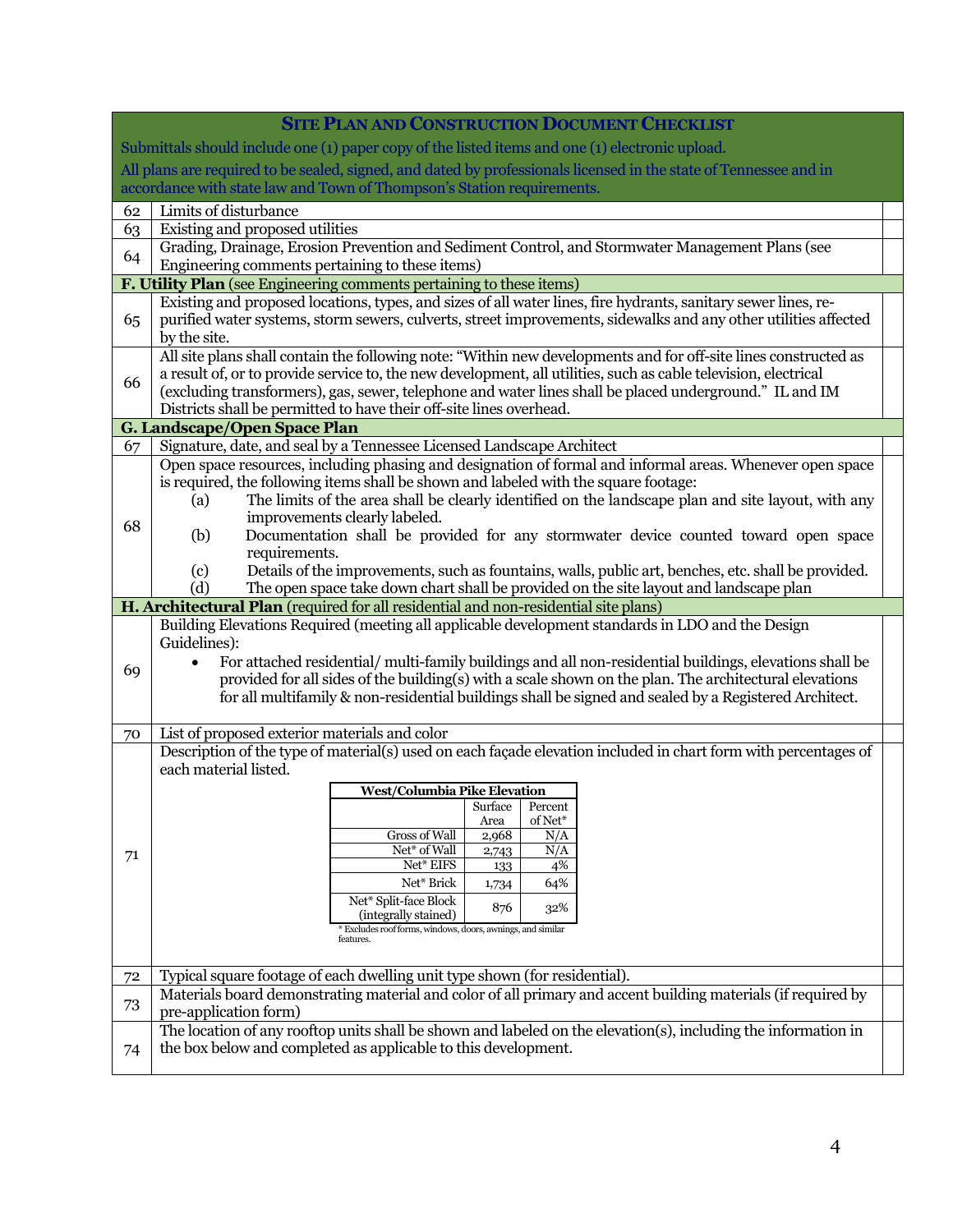